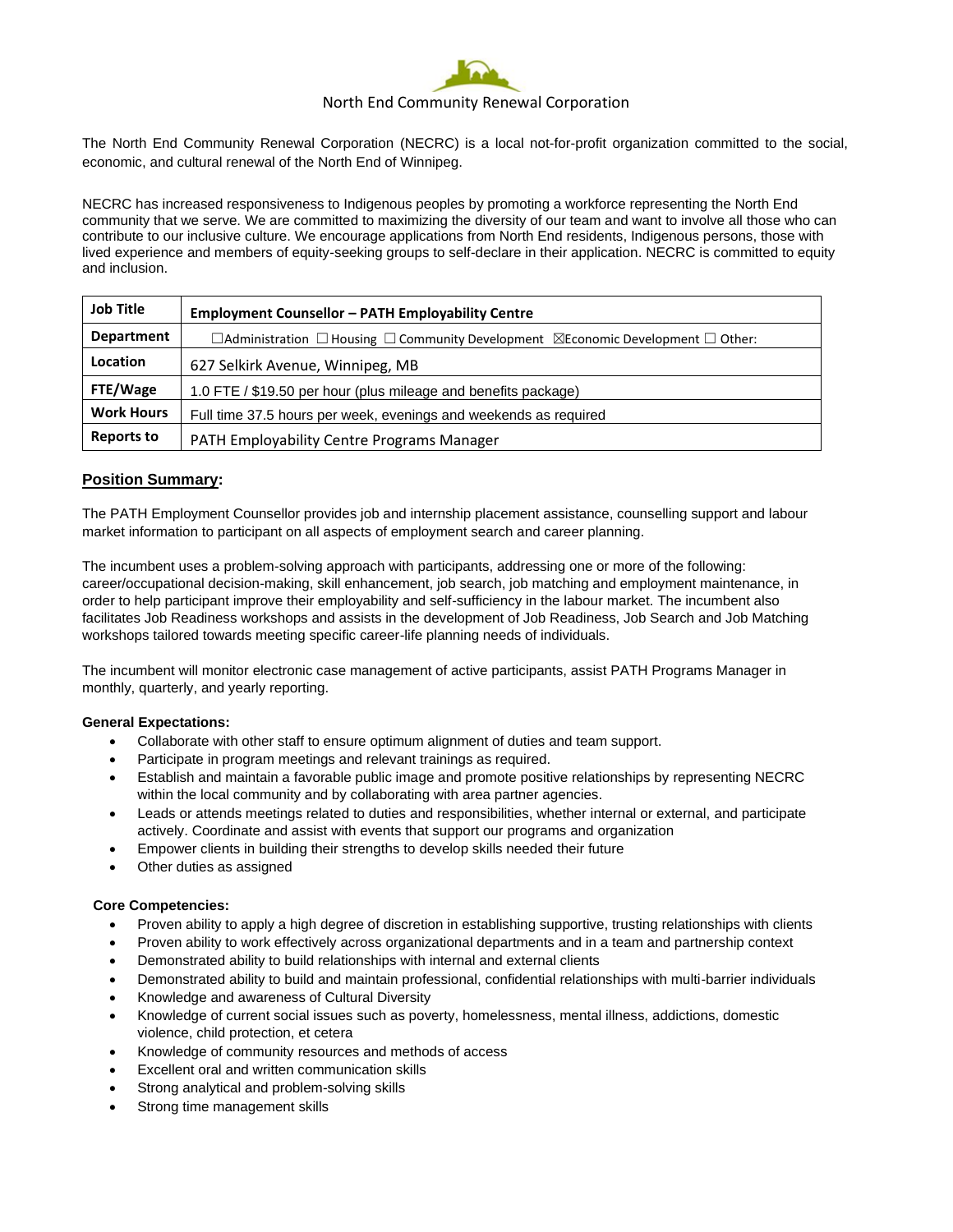

#### **KNOWLEDGE AND EXPERIENCE:**

- Minimum of 1 to 3 years' experience working in employment/career counselling field
- Minimum 1 to 3 years with case/participant management
- 1 to 3 years working in a non-profit organization.
- Knowledge of community resources for people experiencing poverty
- Familiarity with North End communities and marginalized communities
- Understanding of a trauma informed approached to both participant and staff is always required
- Must be a self-starter who is highly organized, able to prioritize and is highly flexible/adaptive
- Must be able to diffuse confrontational individuals that may enter the Centre
- Strong understanding of Google Calendar and associated resources
- Strong time management skills

## **SKILLS AND EXPECTATIONS:**

- Knowledge of the North End and inner-city communities
- Strong verbal and written communication skills
- Strong time management skills
- Demonstrated ability to work in teams with professionals and volunteers
- Demonstrated understanding of adult learning practices
- Ability to maintain calm demeanor under stress
- Ability to work in hectic environment in office and on site
- Independent, organized, with strong initiative
- Proficient in keyboarding 35-40 wpm
- Must have excellent computer skills, including MS Office, Work, Excel and Outlook

## **PROCESSES AND PROCEDURES:**

- Understanding of ethical practices and standards in the field and a practice consistent with the values of NECRC
- Maintains confidentiality of participant and staff
- Maintains up-to-date case management files, including maintenance of hard copy documents and client database records, such as service intervention notes, SPRS records, follow-up records and client action plan outcomes
- Maintains current information on a local labour marker and hiring practices
- Refer and connect participant to additional supports
- Preforms client follow-up
- Researches analyzes, and reports on information regarding labour market
- Provides input at monthly team meetings
- Compiles labour market information for clients regarding job openings, entry and skill requirements and other occupational information
- Directly markets multi-barrier clients to employers, ensuring client technical and essential skills match employer expectations

### **CASE MANAGEMENT:**

- Demonstrated adaptability and versatility in a changing work environment
- Assists with client/employer concerns and issues, referring to Programs Manager when needed
- Assists participant with their development of a return to work action plan that includes goals, steps to achieve those goals, and responsibilities and timelines
- Works in consultation with PATH Programs Manager select potential community/employers for program collaboration
- Maintains continuous relationships with collaborating community and employment partners and agencies
- Promotes PATH/NECRC programs and services to community agencies, as well as at career/job fairs and other meetings on and off-site
- Gives presentations and workshop delivery from small to large groups on PATH/NECRC programs and services, as directed on and off-site
- Ability to assess situations, determine the importance, urgency and risks, and to make clear decisions
- Ability to effectively apply employment counselling knowledge in working with participants
- Ability to assess barriers to employment, write employment plans, and assist participant in problem-solving and attaining goals
- Interviews participants to obtain employment history, educational background and career goals; and assists participant write resumes and prepare for job interviews
- Performs case management follow-up by reviewing and monitoring progress of individual client action plans as